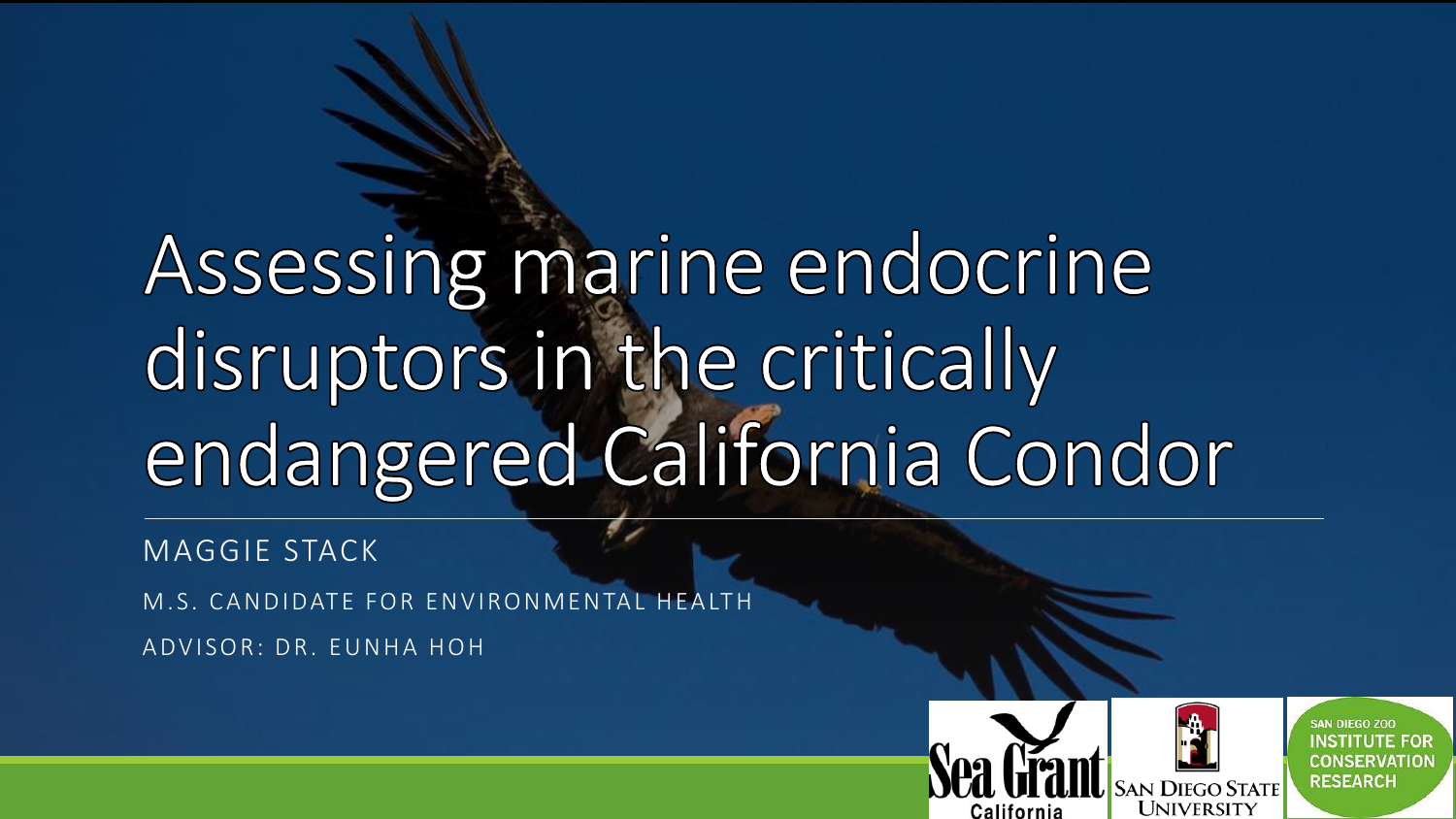### Why care about condors?

- Important ecological role
- Populations declined to 22 individuals in 1987

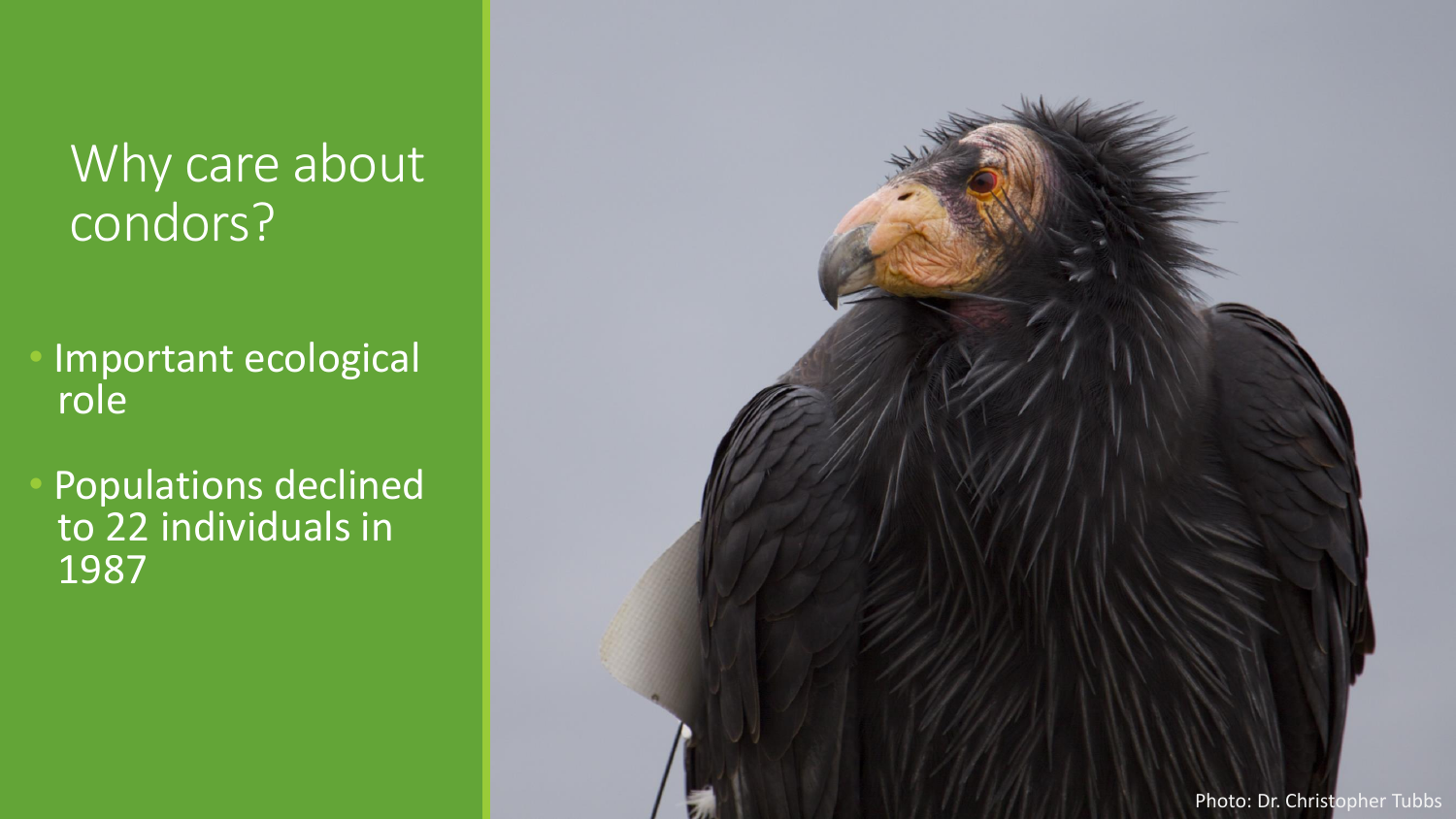### INLAND CONDORS

- *Diet*: livestock/hunted carrion
- *Human dependency*: yes

### COASTAL CONDORS

- *Diet*: marine mammal carcasses
- *Human dependency*: no

### Eggshell thinning is occurring mostly in coastal condors – is this from their diet of marine mammals?

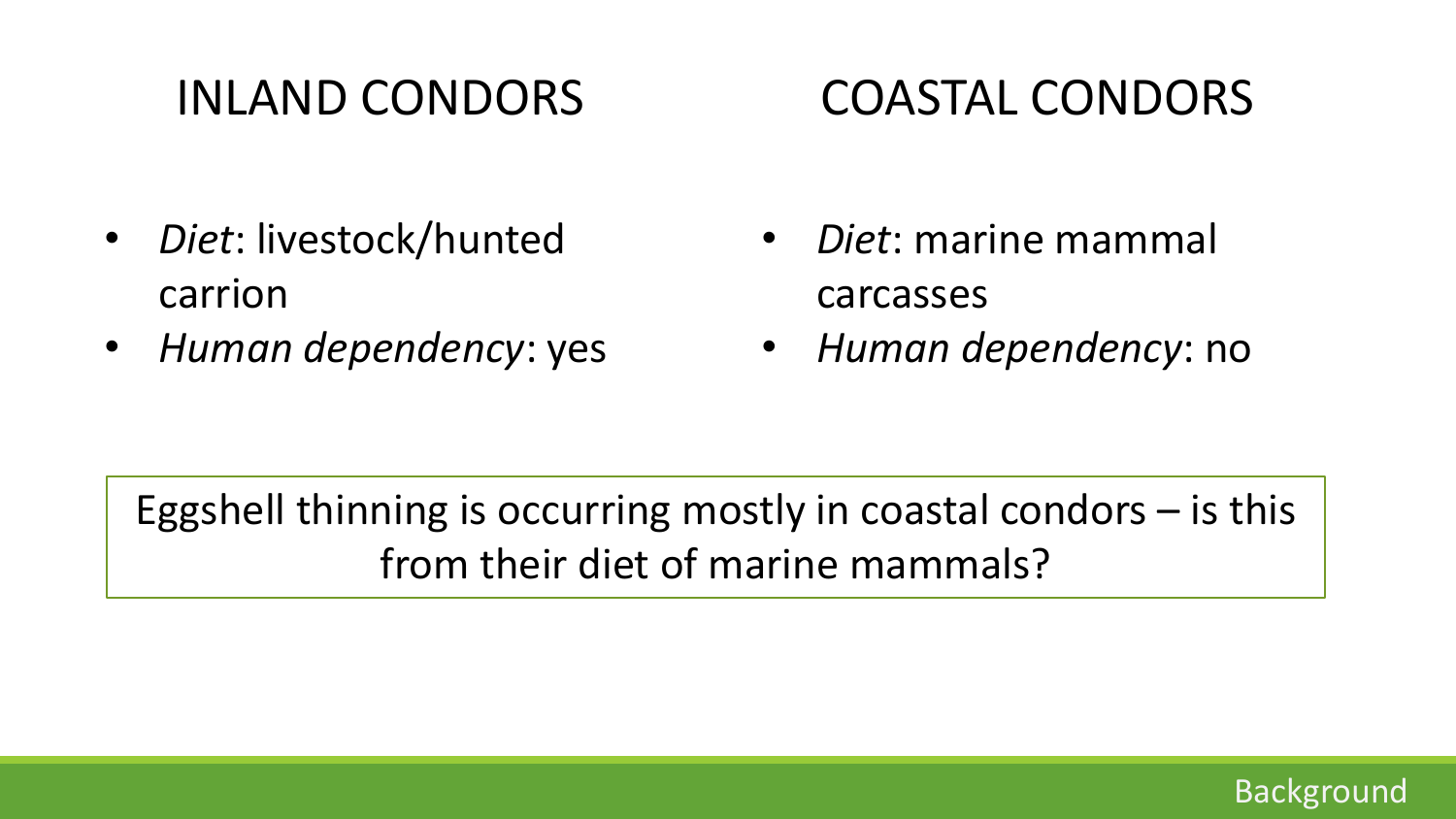

Halogenated contaminants in marine mammals

- High lipid content
- Bioaccumulation of toxic compounds
- Endocrine disruption

#### Background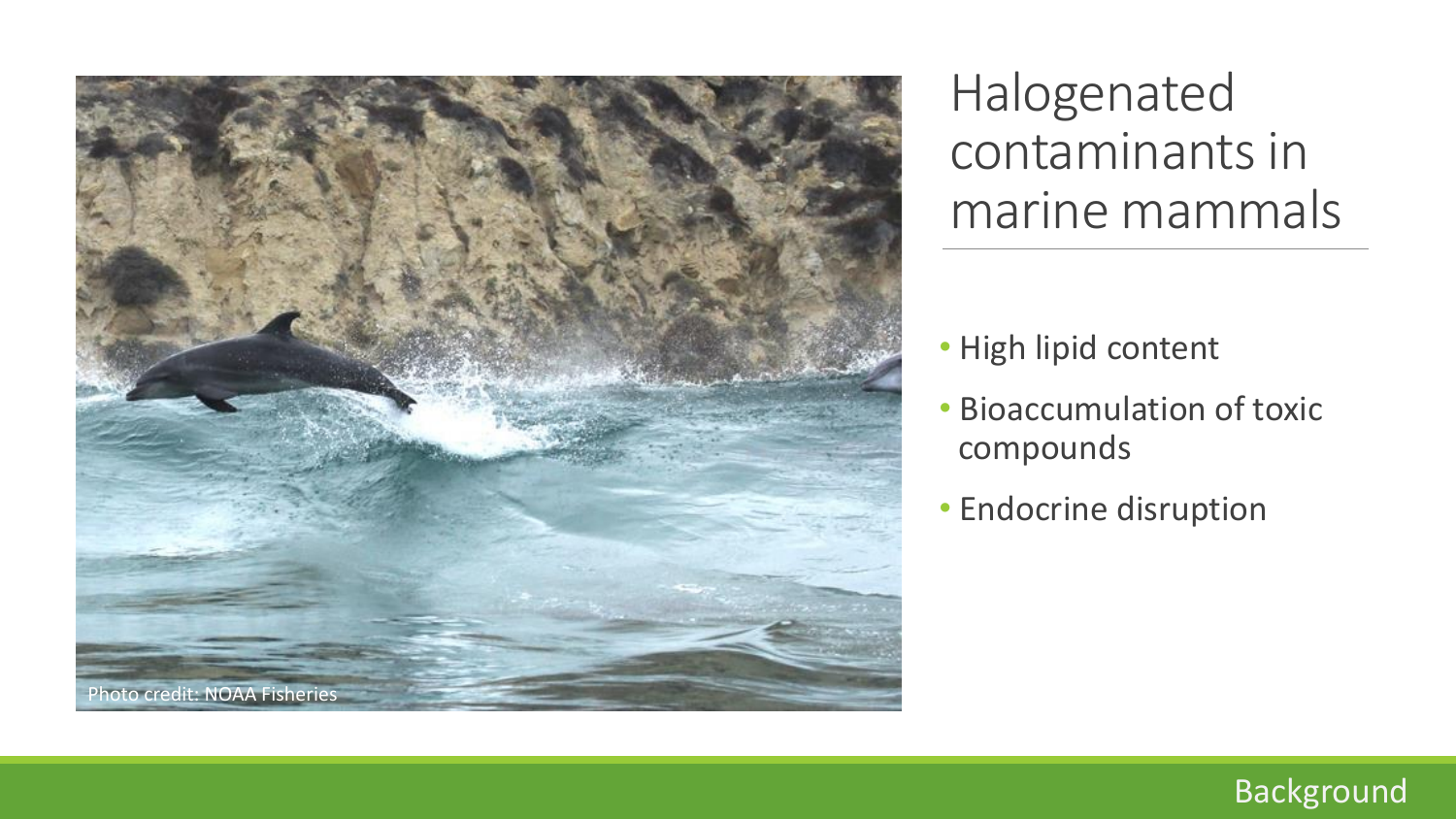## Proposed research

- Establish and compare halogenated contaminant profiles for:
	- 1. Both condor groups
	- 2. Southern Californian marine mammals
	- 3. Baja California marine mammals

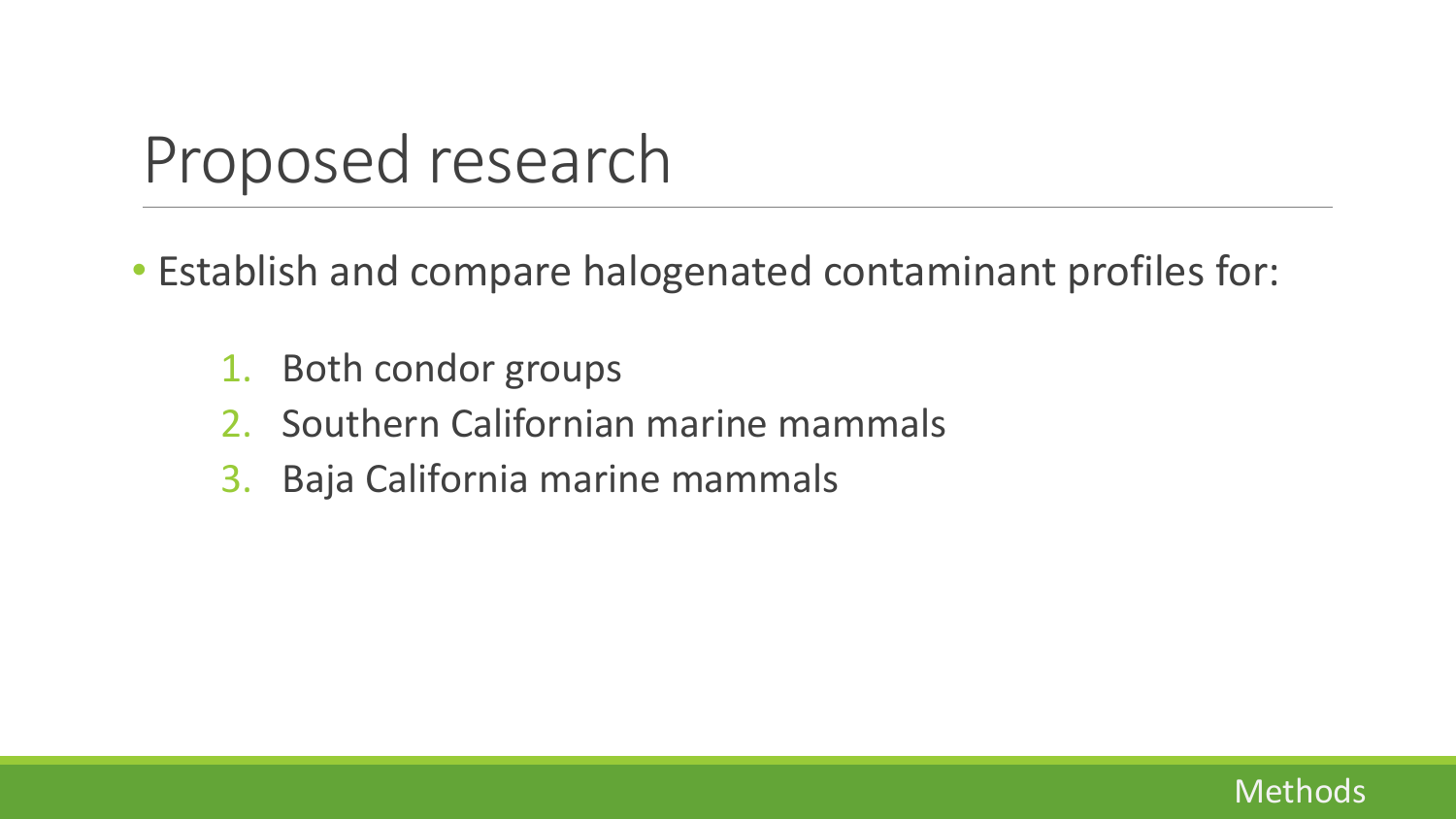## What are our samples?

• Serum samples from condors

• Blubber samples from marine mammals



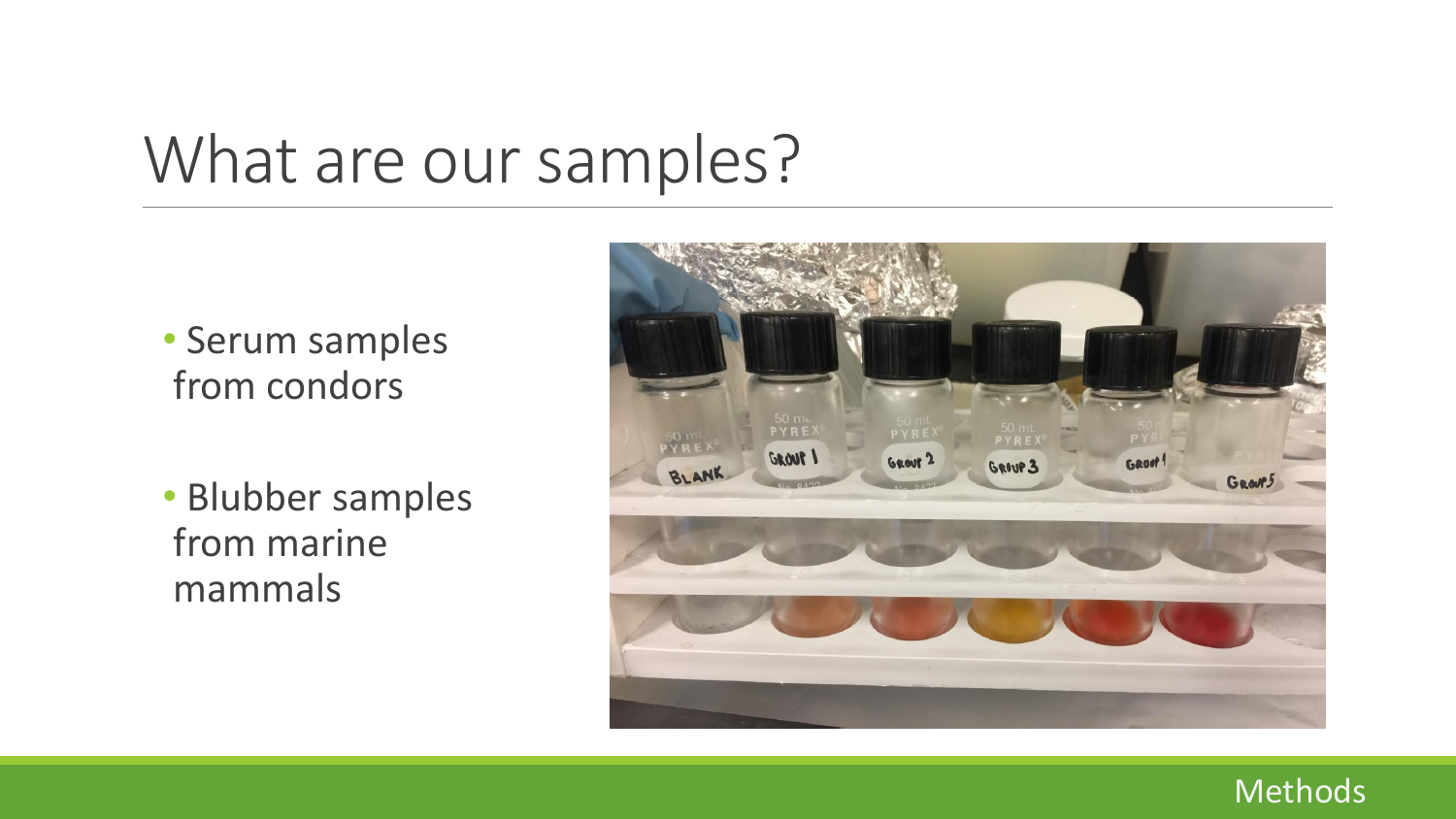## What are our samples?

| <b>Condor Group</b> | # of individual samples $ $ # of pooled samples |    |
|---------------------|-------------------------------------------------|----|
| Inland              | 20                                              | 10 |
| Coastal             | 19                                              |    |
| <b>TOTAL</b>        | 39                                              | 17 |

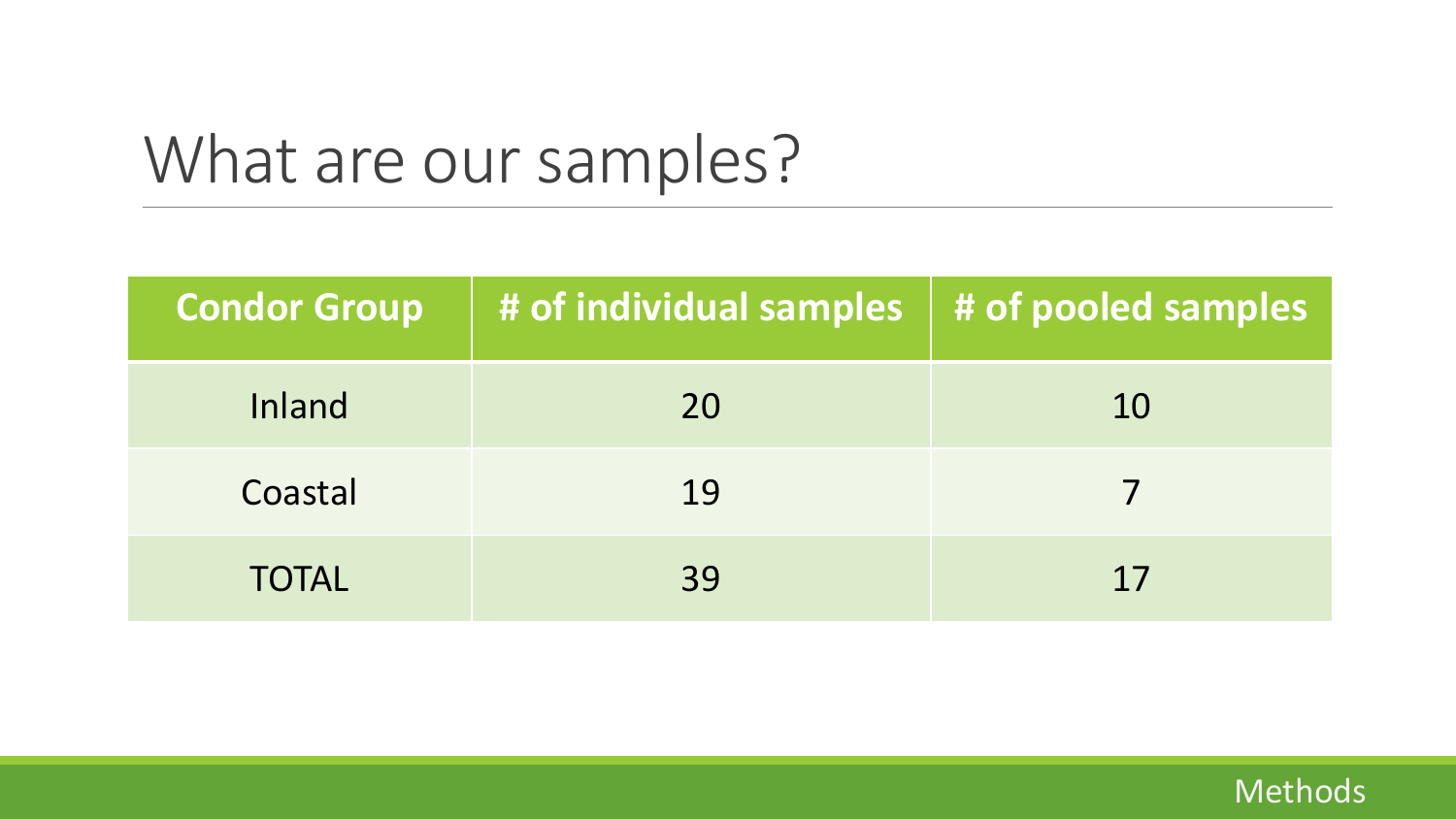## How do we find contaminants?

- Non-targeted chemical analysis
	- GPC
	- GCxGC/TOF-MS
	- Discovery of new contaminants



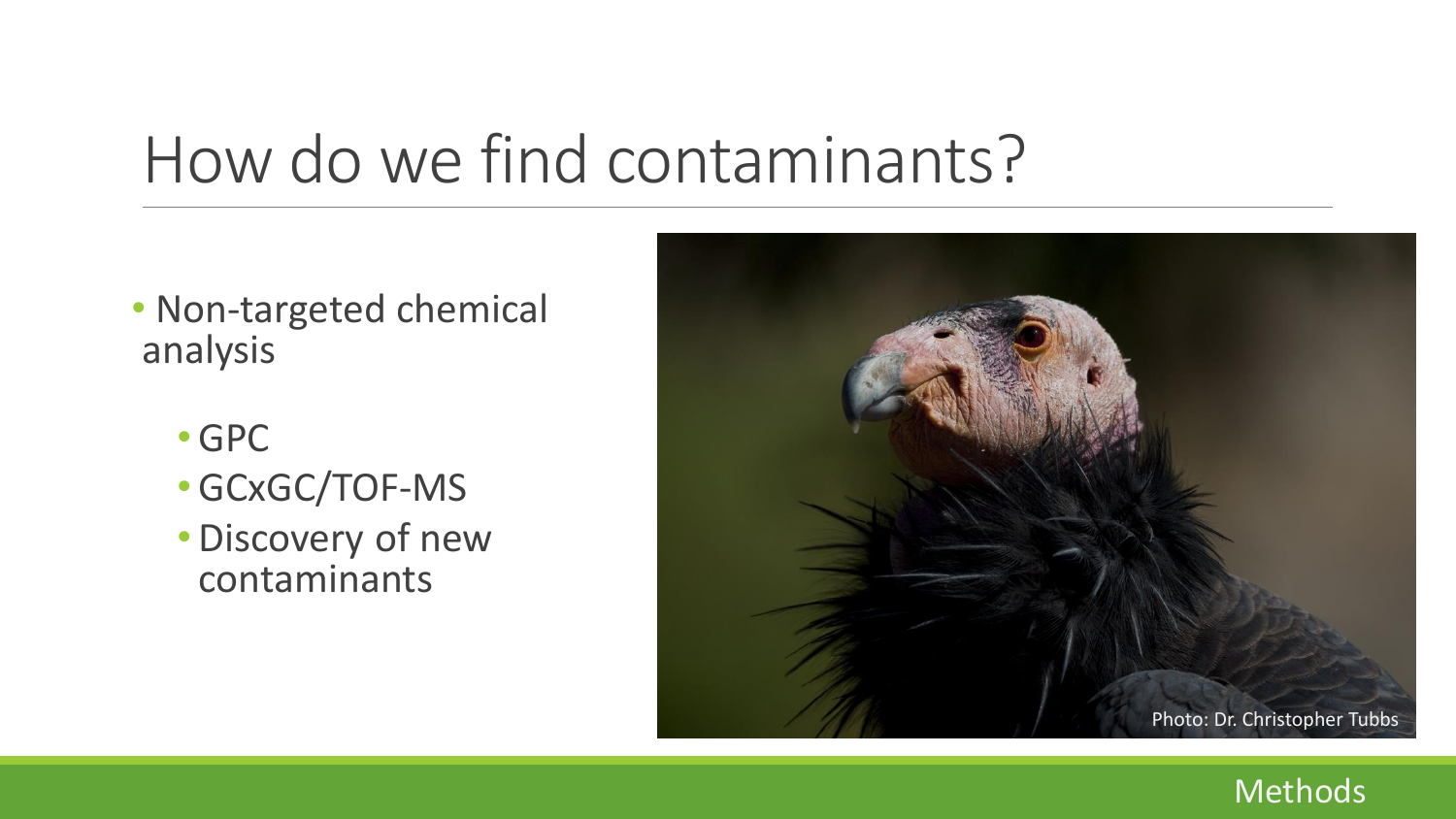### Mass spectral example

#### Name: DDE

Compound Class: major degradation product  $\frac{1}{2}$  photo of halogenation patterns of broad change and change and change and change and change and change and change and change and change and change and change and change and change and change and change and change Comment:

#### **Technical Mixture: DDT 500PPM**

Elemental Formula: C14H8Cl4



Results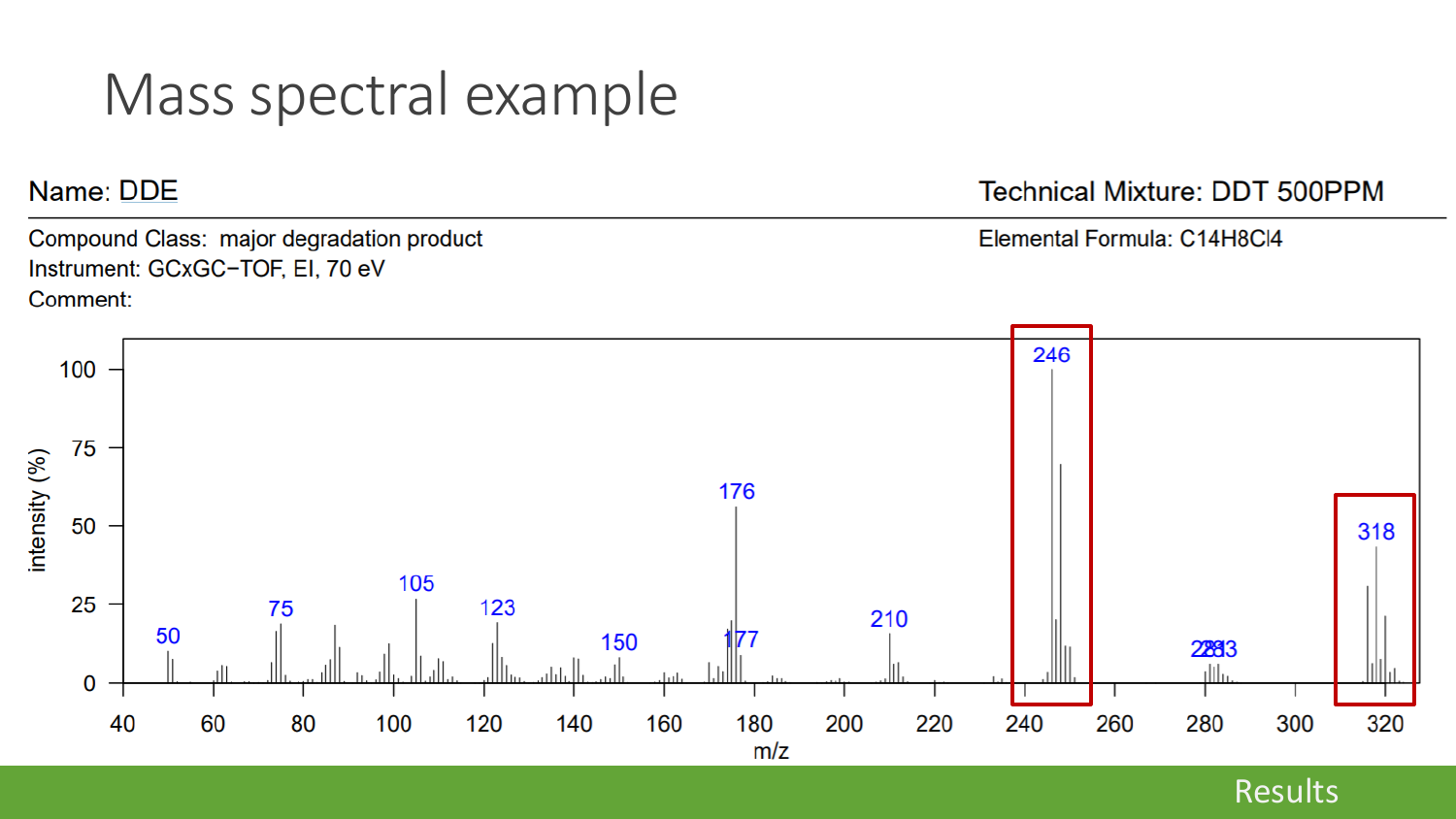## What have we found?

**Total initial spectra identified in condor and blank samples (± SE)**



**Potential halogens identified in condor and blank samples (± SE**)



Results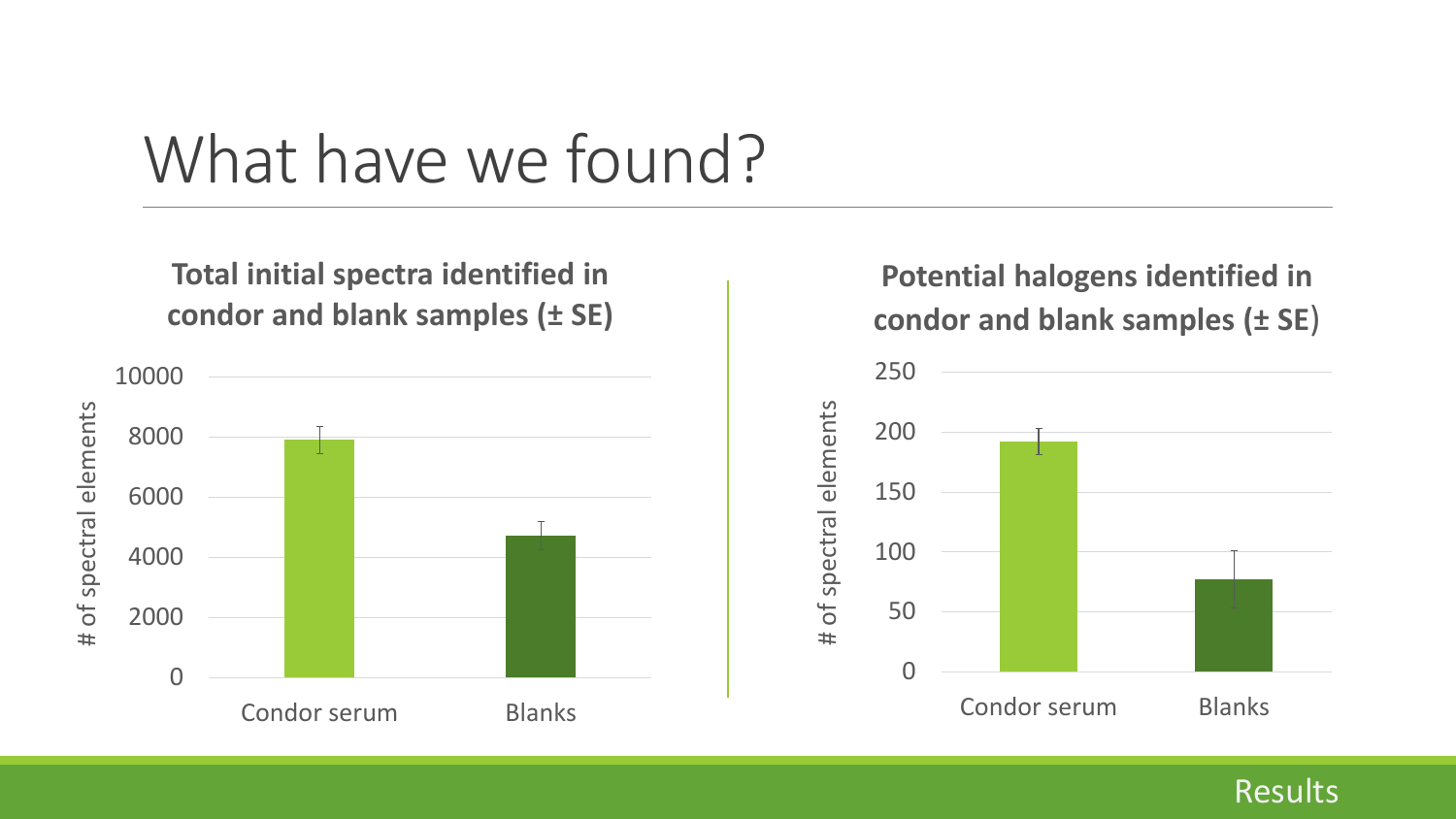### **Average halogenated compounds in condor serum and blank samples (± SE)**



Number of halogenated compounds

Sample type

#### Results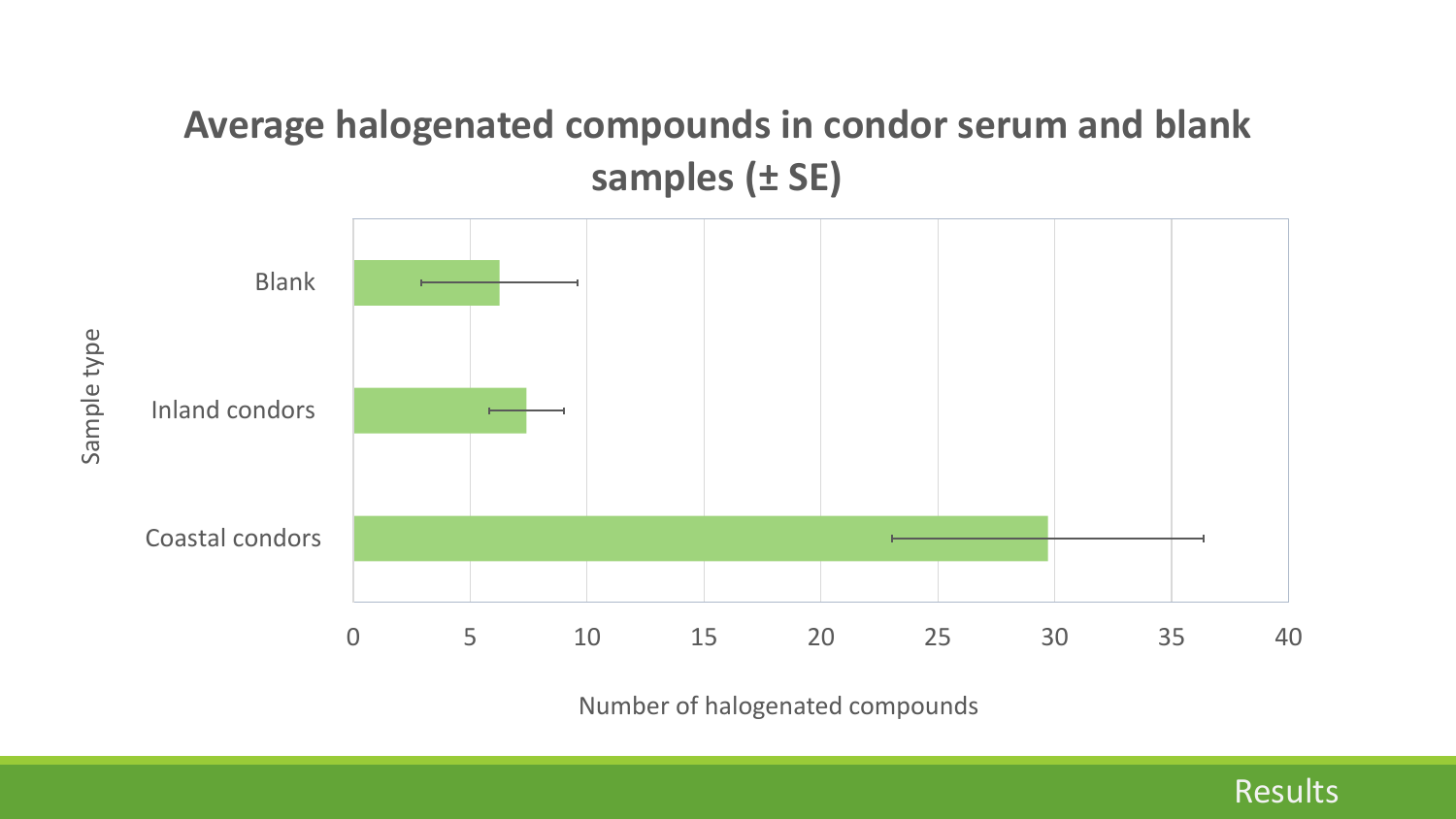## Contaminant of interest

- Tris(4-chlorophenyl)methane [TCPM]
- Specific to Southern California
- Present in:
	- 6 out of 7 coastal samples
	- 1 out of 10 inland samples



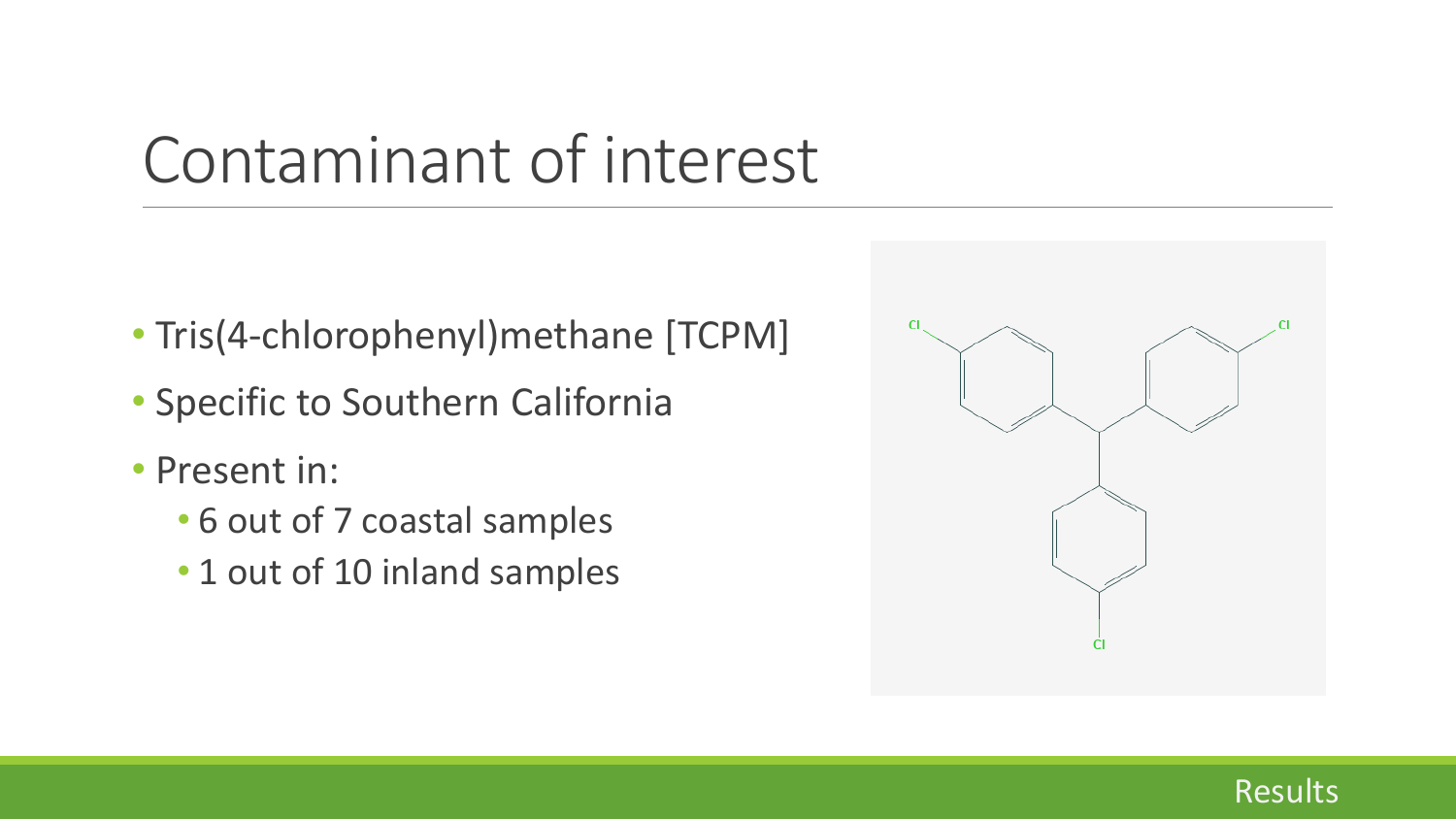## Natural contaminants

- MBP Cl-7
	- 7 out of 7 coastal samples
	- 0 out of 10 inland samples
- DMBP Br-4 Cl-2
	- 4 out of 7 coastal samples
	- 0 out of 10 inland samples

Both present in Southern California marine mammals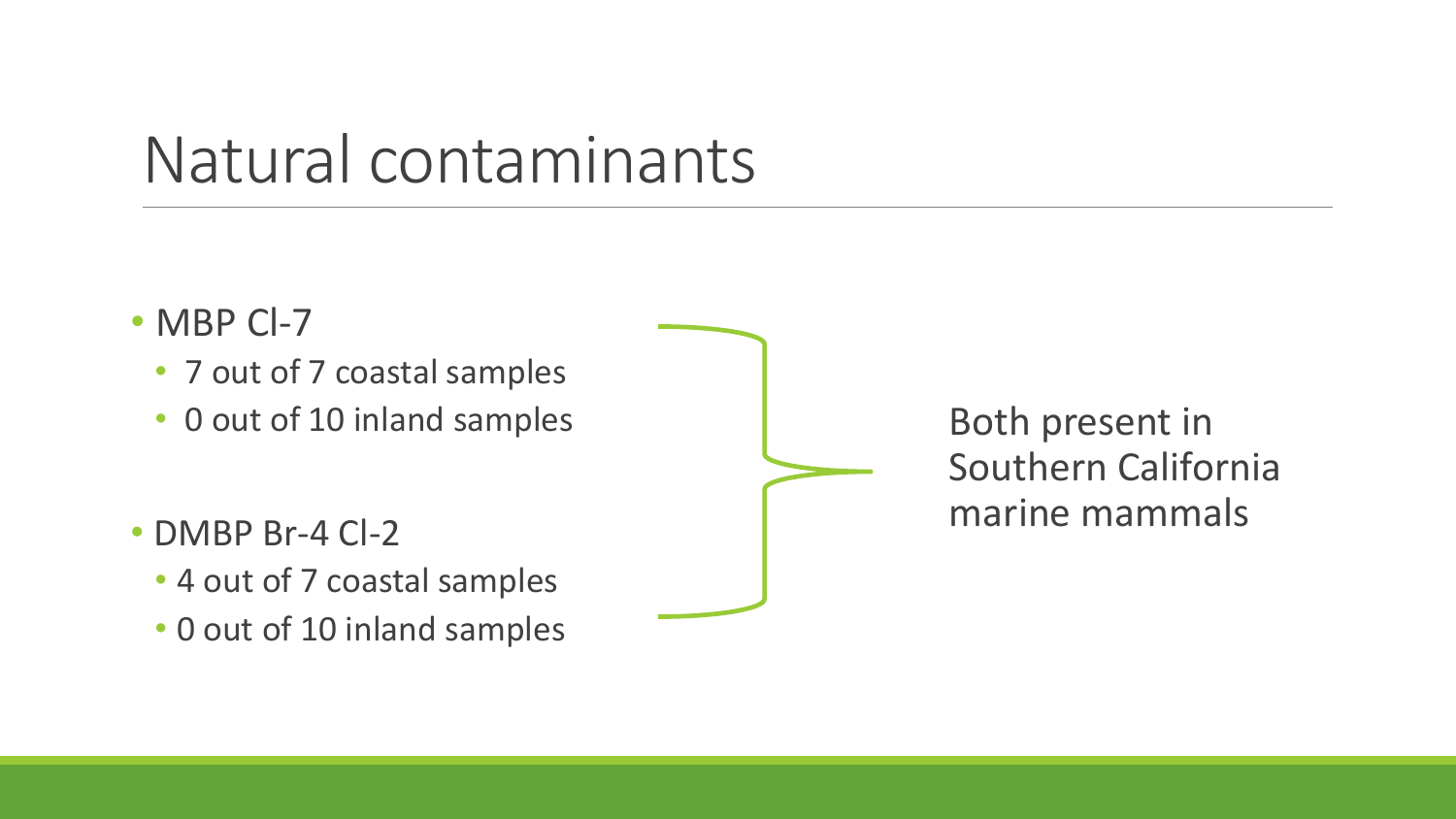What's next?



•Compile and compare contaminant profiles in both condor groups

• Process marine mammal blubber samples

#### Conclusion